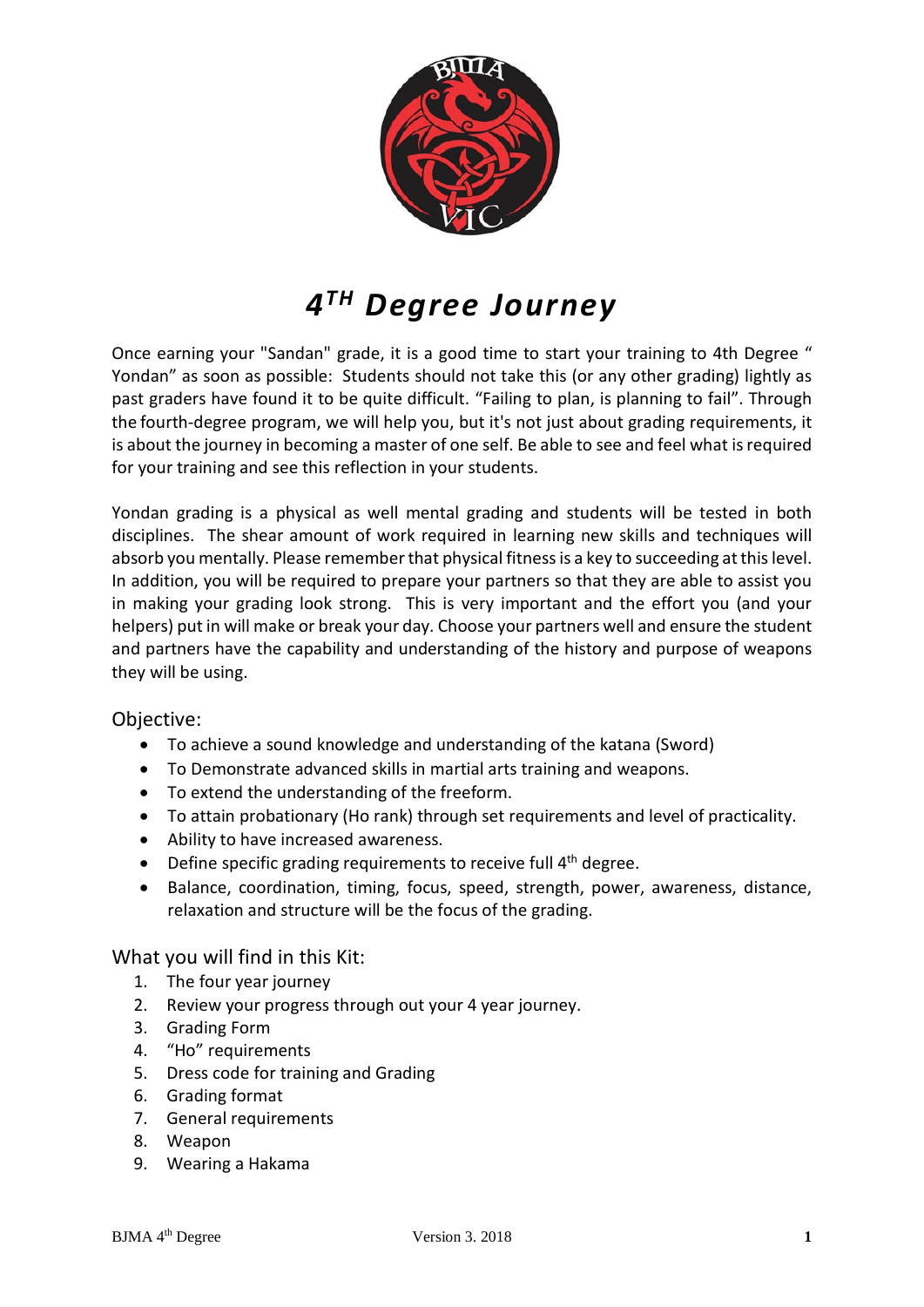### Stepping Up 1st Year

Your training should be a continuous journey. "Soke" is always positive and he has shown us that we can achieve our goals by remaining focused. Your first year should designated to learn and understand your grade form, "Master of Darkness". Ask your instructor to help. On training days, the coordinator will assist in breaking down the form into sections. Try to practice as much as possible before class and in your own time. Small steps taken on a consistent basis will ensure you will improve and achieve your goal.

Hopefully through your years of training you have some experience with weapons. If you haven't had time to learn, you may already have a weapon of choice in mind, so begin researching with the use of books or watching videos. If you need assistance, we have the Bo syllabus that will form part of our training program. Our organization has many experts in "AEK" (Arnis Eskrima Kali) and regular seminars are held. This may be of assistance to you so be sure to seek out seminar times, dates and locations.

### It is strongly recommended a student is to obtain minimum 4 continuous development program gold points. 2 Points are awarded for the state training days.

- Understanding of grade form, from start to the end.
- Attend minimum 2 training days.
- Attend further education in other clubs.
- Understand the bokken (Wooden sword).
- Understand the basic directional cuts (6 forms of Iaido).
- Review 4<sup>th</sup> degree grading requirements and DVD. Iaido 1 to 12.
- Bokken drills (Provided on training day)
- Complete CTP for the year.
- Personal form (draft)
- Weapons license.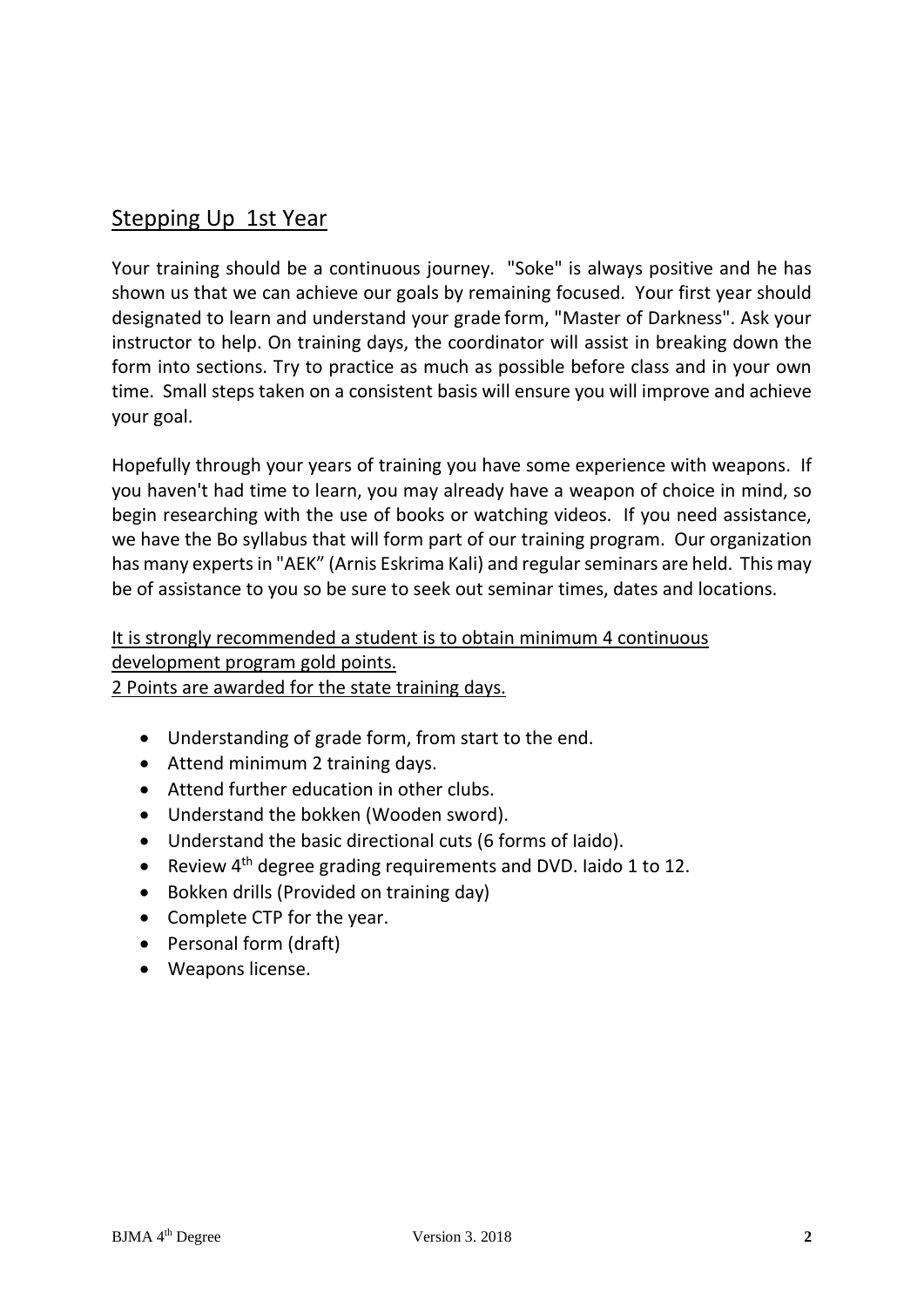## 2nd Year

The earlier you attend the coordinator's training days the better it will be for you. This grading requires a lot of preparation and self learning and time is the key. The sword or 'Katana' is a compulsory weapon. There are 12 freeform Iaido (reference material) drills to learn, they are not difficult, however, the principles are hard to master and require regular practice to attain the appropriate skill level for drawing your sword and correcting your cutting techniques. They will also provide the foundation for your own sword form.

At this stage of you have selected which weapons you will use for your grading. If you have difficulty finding somebody to assist, with one of your chosen weapons we will endeavor to help you find a person capable and able to assist you. It is essential you practice with your chosen weapons as much as possible. Remember that the weapons are merely an extension of yourself so they must become part of you. Your aim is to express yourself through the weapons.

### It is strongly recommended a student is to obtain minimum 6 gold points. 2 silver points.

- Understanding of grade form, from start to finish.
- Weapons training commended and personal weapons form created.
- Attend minimum 3 training days.
- Attend any further education in other clubs.
- Understand the bokken (Wooden sword)
- Understand the history and the body parts of a katana.
- Start the process of using the katana.
- Understand basic directional cuts. (6 forms of Iaido)
- Begin the process of selecting your person weapons.
- Complete CTP for the year.
- Personal form (draft)
- Bokken drills (Provided on training day)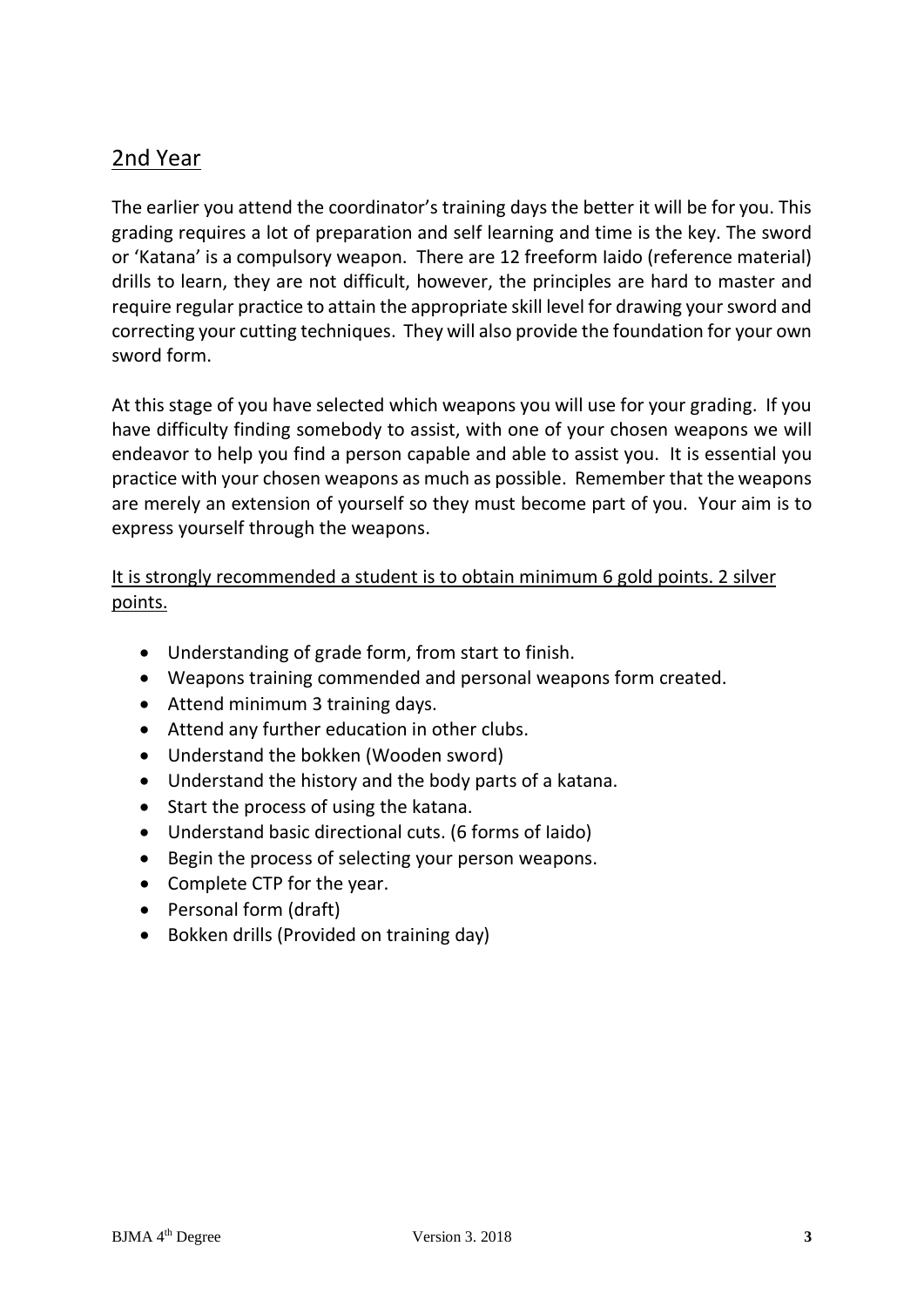### 3rd Year

By now your grading plan should be coming together. It is now time to experiment with different techniques that suit your personality, flexibility and philosophy. Don't be afraid to experiment and I recommend you start with one form at a time. It may be that you will have mental blocks. If so, move on to another form and return to it later. This will assist you in clearing your head and develop clearer thought processes. By attending the coordinators training days and seminars you will continue to develop and ensure your readiness for your grading.

One of the most important elements in preparing for your grading is feedback. Be sure to tell your coordinator once you have your forms organized and seek feedback from him/her. You may not always get the feedback you had hoped for but remember development at this level is a long journey. It is important to enjoy your training so that you receive the ultimate reward for your efforts. Utilizing video footage to assist your development as part of your grading. Your instructor is also an important part of your development. Your instructor understands your teaching style, your knowledge of the Zen Do Kai syllabus, how much improvement you have achieved and how you develop your own students. Your coordinator will assess your knowledge of the grading requirements and your preparation. Your instructor and the coordinator will consult with each other (and you) to award you with the probationary rank.

### It is strongly recommended a student is to obtain minimum 6 gold points. 4 silver points.

- Understanding of grade form, from start to finish.
- Attend minimum 3 training days.
- Attend any further education in other clubs.
- Understand the bokken/katana (Wooden sword).
- Drawing and returning the katana scabbard.
- Understand the history and the body parts of a katana.
- Synopsis of your three weapons.
- Have a understanding of basic directional cuts. (12 forms of Iaido)
- Ability to show movement within delta formation.
- Complete CTP for the year.
- Video presentation to assist personal development and review of instructors and coordinator.
- Balance, coordination, timing, focus, speed, strength, power, awareness, distance, relaxation and structure will be the focus of this year.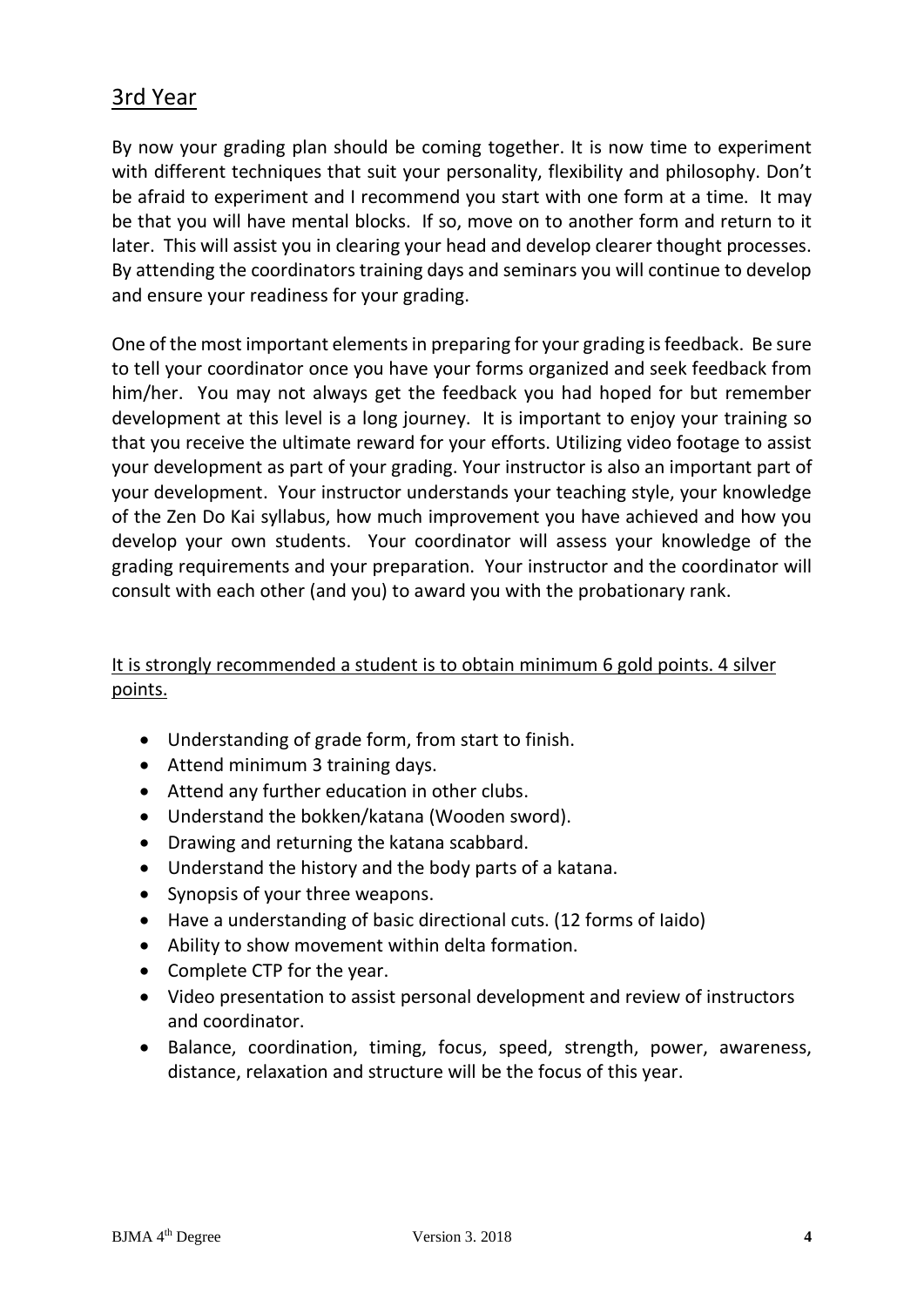### 4th Year

Now that you have been awarded your probationary rank planning for the next 12 months and you're grading is essential. Time will pass quickly so it is important that you work with your assistants at every opportunity to fine-tune your deltas, timing and visual effects. Finalising your grading will take a while so remember the coordinators earlier advice to seek feedback from your instructor, coordinator and other students who have been through the process. The training days are for you to develop the areas you feel need further work so use them to your advantage. Organize your partners to be there because an important component of your grading is how you develop your assistants.

By mid year try to have all your forms completed and your Deltas should also be well on the way to finalisation. Video recording all your training sessions provides you with an excellent visual record of your development and allows you to see what others see. This is an ideal method of identifying areas in need of further work. Please be honest with yourself in assessing where you are.

The final month before your grading will be a hectic time. You "Must" attend the coordination pre assessment day with your assistants. The coordinator will give you his consent to do the grading and inform you of issues that need attention prior to the grading. The coordinator wants everyone to pass strongly. Gaining his consent is a sure sign that you are ready and will do well.

It is strongly recommended a student is to obtain minimum 8 Gold points with six silver points. As it is the grading year. It is strongly recommended all training days are attended.

- Able to perform the grade form, from start to finish at a high standard. Able to explain the form.
- Able to perform personal free from start to finish at a high standard.
- Able to perform all three weapon forms start to finish at a high standard without dropping the weapon.
- Able to perform all deltas with partners start to finish at a high standard without dropping the weapon..
- Understand directional cuts at a high. (12 forms of Iaido)
- Video and written presentation completed.
- Ability to teach weaponry to helpers.
- Able to complete all requirements form grading. As above.
- Presentation of full grading at the assessment prior to grading day.
- Complete CTP for the year.

GOOD LUCK AND I LOOK FORWARD TO TRAINING WITH YOU AND ASSISTING IN YOUR DEVELOPMENT.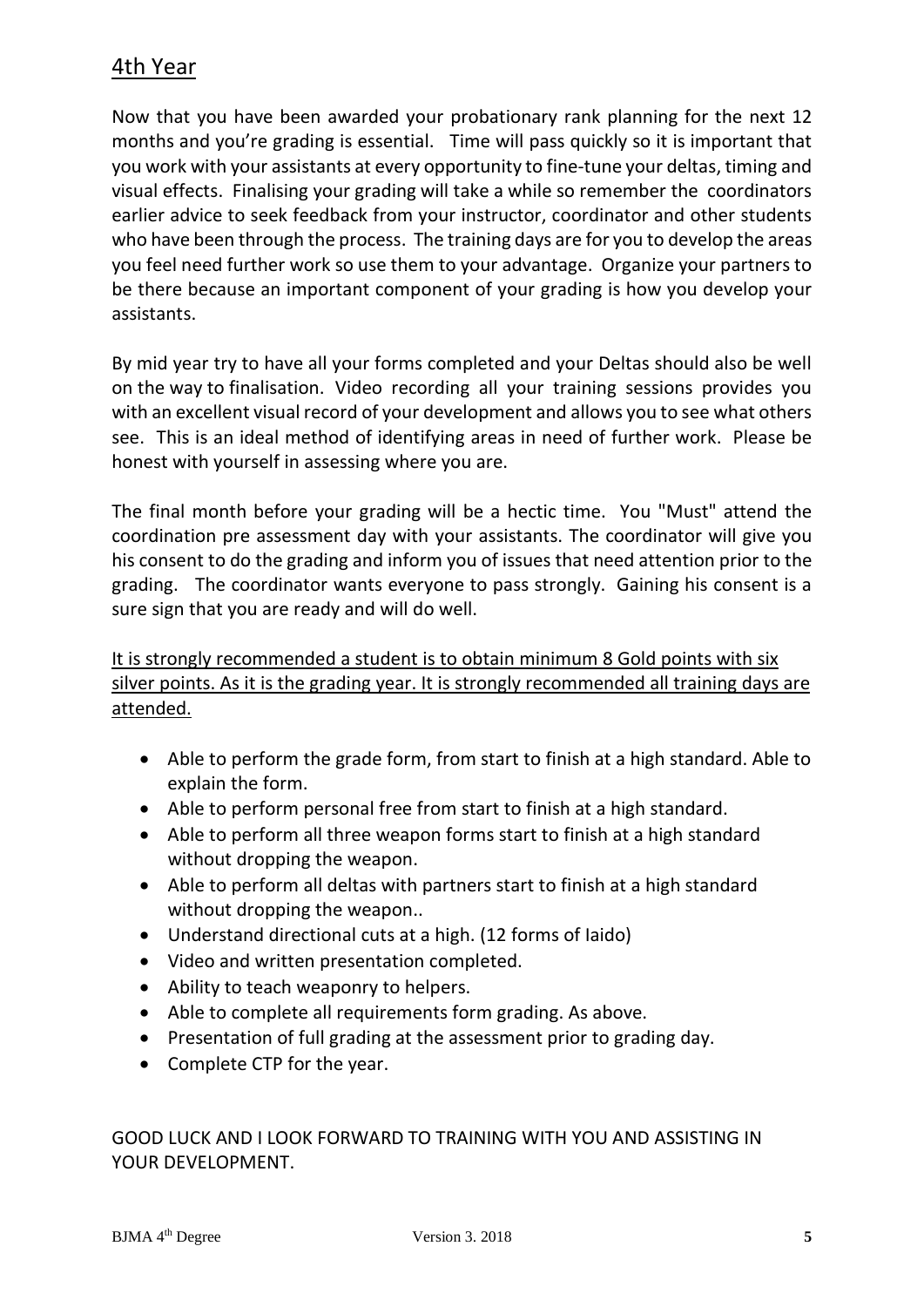# Master of Darkness (Shisochin)

Many years ago, the founder of Zen Do Kai had a blind student. After ten lessons the master felt the student was not progressing fast enough. Looking at the blind student there was a frustration that the master could see the student was not progressing and the student could not see his own progression. Suddenly the master said, "Today I shall wear a blindfold so that you can see what you may have learned." For the next five minutes the student thrashed the master soundly. The student replied "Thank You master. For the first time, I can see what I have learnt."

**Ever since that day the founder has always practised the "Master of Darkness" form. In this, the eighth form, you must visualise you cannot see. All your eight opponents are bigger and stronger and the given situation of self-defence is that of complete darkness. This is why the form is so low and constantly attacks the legs and body of your opponents. The founder of Zen Do Kai still today, practices this form regularly Blindfolded!**

Master of Darkness tips.

- a. If you are planning to grade, you must show your grade form on at the first training day of the year.
- b. Understanding the theory of the form and explanation of movements. It is important communicate with the coordinator early.
- c. The grading panel will be focusing on the following as part of your grading - balance, coordination, timing, focus, speed, strength, power, awareness, relaxation and structure will be the focus of the form.
- d. Other BJMA grade forms maybe asked to be performed on the day of the grading.
- e. Video presentation.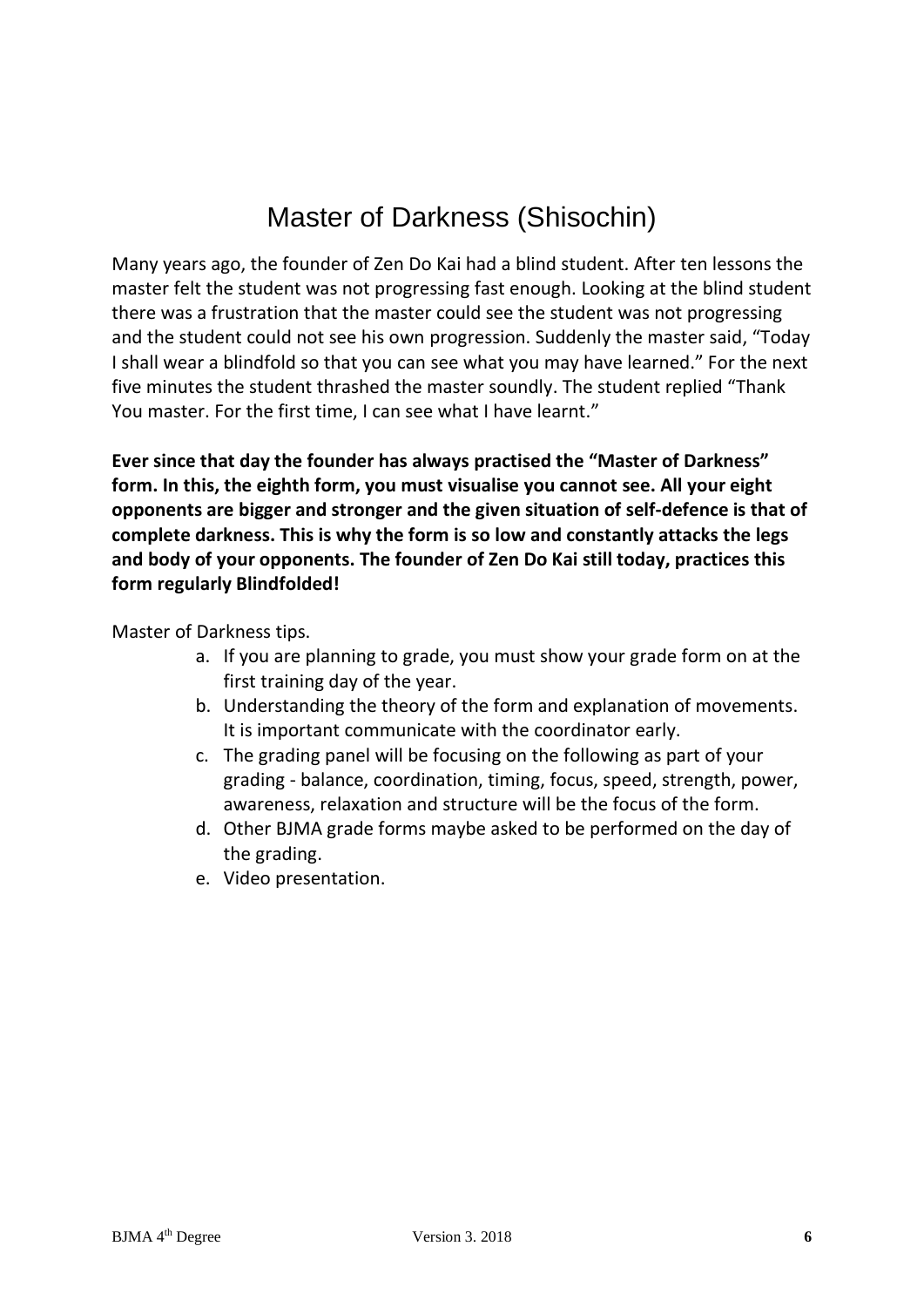# "HO" Requirements

STUDENT/TEACHER IDENIFICATION OF STRENGTH /WEAKNESS IN HIS STUDENTS **ACTIONS** 

- 1. MASTER OF DARKNESS (Shisoochin)
- 2. DEMONSTRATE ABILITY THROUGH A TEST CRITERA SET BY THE INSTRUCTOR / COORDINATOR IE. Pre-assessment day and training days. An assessment form can be used to assist the coordinator in providing feedback to the student.
- 3. TEACHING ON A REGULAR BASES This should have been a continuous effort by the student since  $1<sup>st</sup>$  degree. In fourth degree, the student must be able to demonstrate their learning through their own club and their helpers.
- 4. REACH THE 4 YEAR MARK FROM LAST GRADING.
- 5. Full membership to BJMA for the previous 3 years. Also have evidence of training / teaching sessions attended in previous year for  $4<sup>th</sup>$  degree training.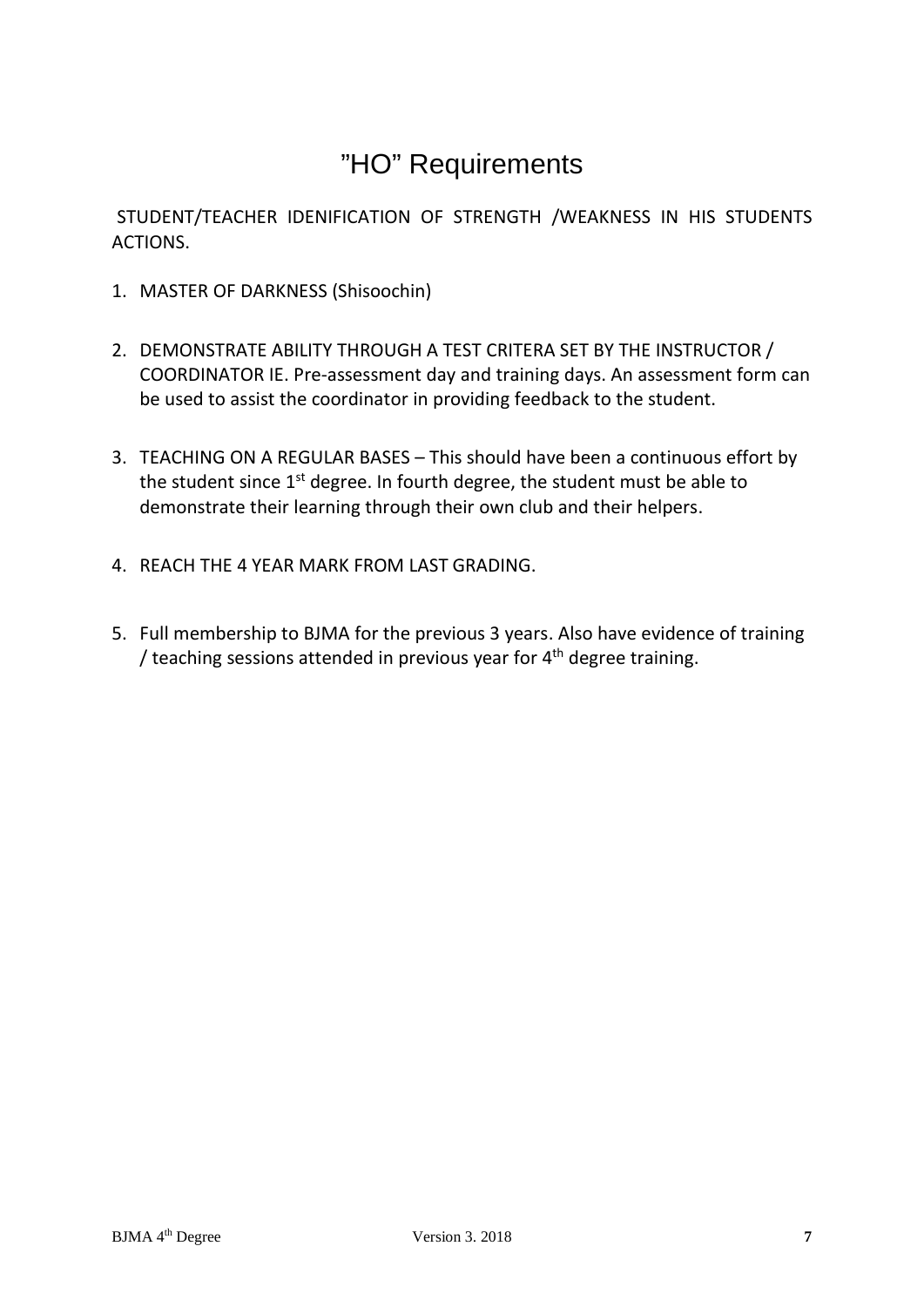# Grading Requirements

The grading requirement is as follows:

- 1. MASTER OF DARKNESS ( Shisoochin )
- 2. FREEFORM (WITH NAME)
	- $2<sup>nd</sup>$  training day of the year. It is recommended you have a 1 minute form prepared.
	- The grading panel will be focusing on the following as part of your grading balance, coordination, timing, focus, speed, strength, power, awareness, relaxation and structure will be the focus of the form.
	- You maybe asked to provide the freeform at a fast pace.
	- Video presentation.

1<sup>ST</sup> WEAPON FREEFORM AND FREECOMBAT IN DELTA FORMATION

2<sup>ND</sup> WEAPON FREEFORM AND FREECOMBAT IN DELTA FORMATION

3<sup>rd</sup> KATANA FREEFORM AND FREECOMBAT IN DELTA FORMATION

Three weapons freeform.

- Understanding of your weapon of choice.
- A written and video tape presentation of your three weapons.
- Clear explanation of each weapon. Theory, history, why the student chose the weapon and demonstration of the weapon.
- No made-up weapons can be used. For example -Planks of wood, baseball bats and guns. Seek clarification of your weapon with the coordinator.
- Compulsory Samurai sword and bokken will be presented on  $2^{nd}$ , 3<sup>rd</sup> and  $4^{th}$ training day.
- Balance, coordination, Timing, focus, speed, strength, power, awareness, relaxation and structure will be the focus of the form. Start and finish same point. Name of weapon freeform.
- Review DVD of Kyoshi Matt Wickham preparation and basic skill development.
- Understand the 12 forms of Iaido which have been combined to assist students with different directional cuts.
- Able to explain the different parts of the katana.
- 1) Presentation and equipment
	- a. A black Hakama (Traditional Samurai pants) will be required to be worn at all training days. Helpers are required to wear black Hakama to the preassessment day and grading day. No other colour Hakama's can be worn.
	- b. Obi (Belt) to be worn underneath the Hakama. (Please refer to coordinator regards to the belt size.
	- c. Bokken and weapons are to be carried at all training days.
	- d. Pre-assessment day the student must wear all white uniform with the BJMA patch.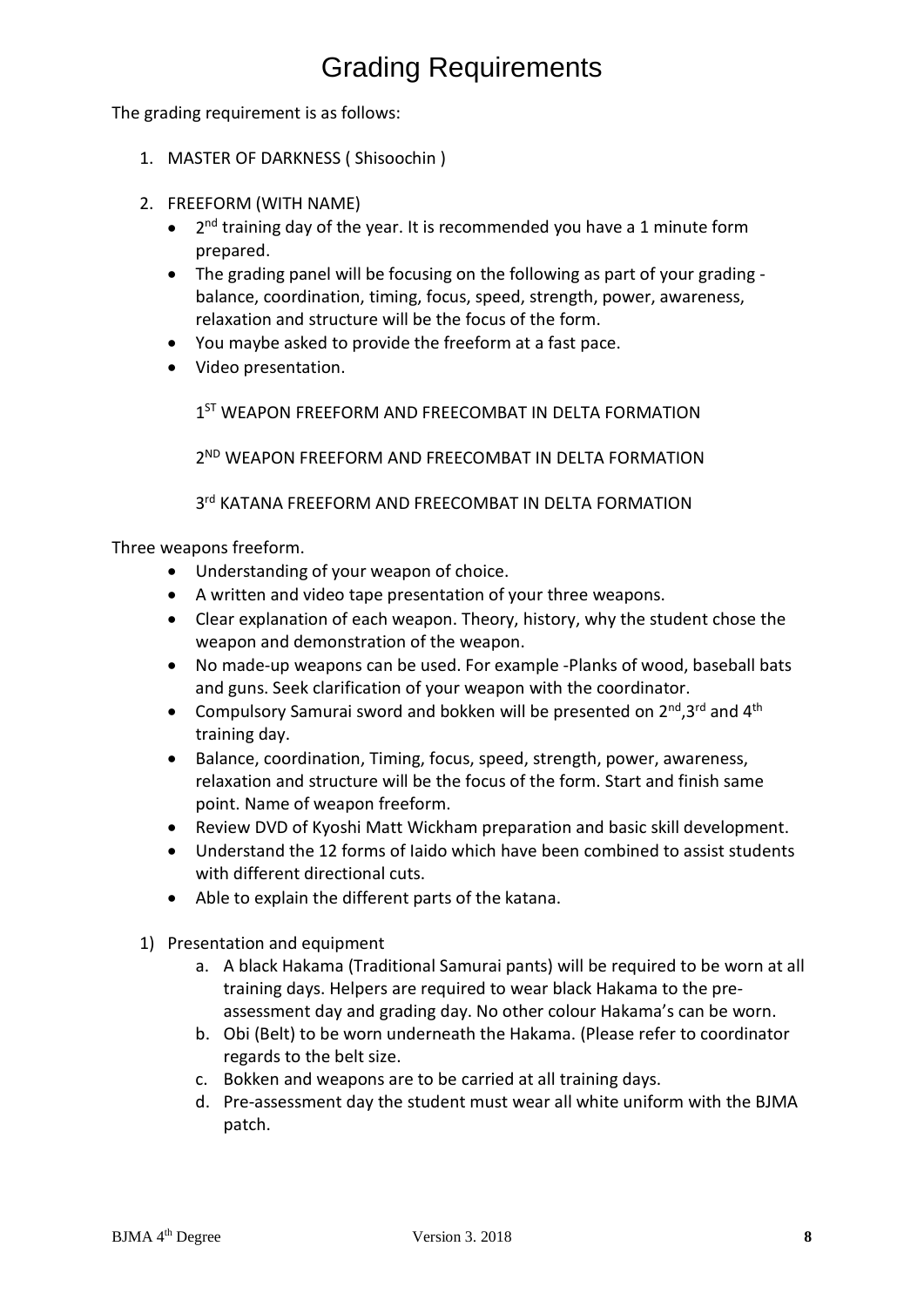- e. It is strongly recommended all students who carry weapons obtain a weapons license. Also, all weapons must be carried with care and in correct manner.
- f. Recommended training all  $4<sup>th</sup>$  degree training.
- g. It is highly recommended all students consider safety first. Safety equipment male and female groin guard, shin guard and/or other safety equipment.
- 2) Delta formation
	- a. Student must demonstrate correct procedures by the pre-assessment day.
	- b. Correct bowing procedures will be advised by coordinator.
	- c. Ability to work with helpers on safe use of weapons.
	- d. Ability to teach helpers of correct use of wooden weapons.

Future of 4<sup>th</sup> Degree.

As CTP is introduce in 2018. New students who have recently been rewarded their 3rd degree is now encouraged to start the journey of 4<sup>th</sup> degree. We welcome all students to start training with the coordinator.

There will now be mentoring through out the course of four years with a program to achieve a minimum standard each year.

It is strongly recommended moving forward from 2018 all students attend training days to train for their future gradings. Continual training program has been introduced to encourage participation of all students to up lift their capability.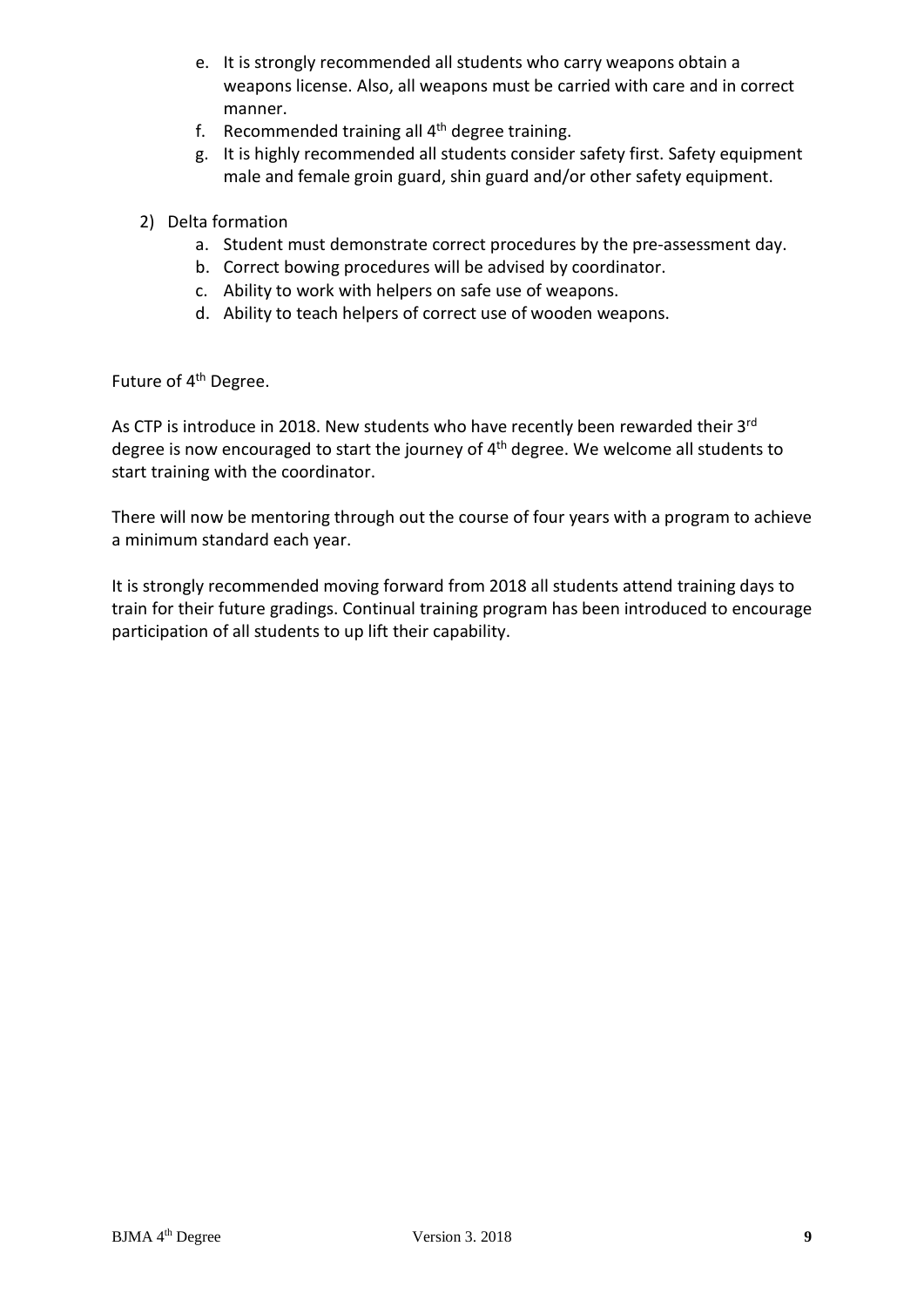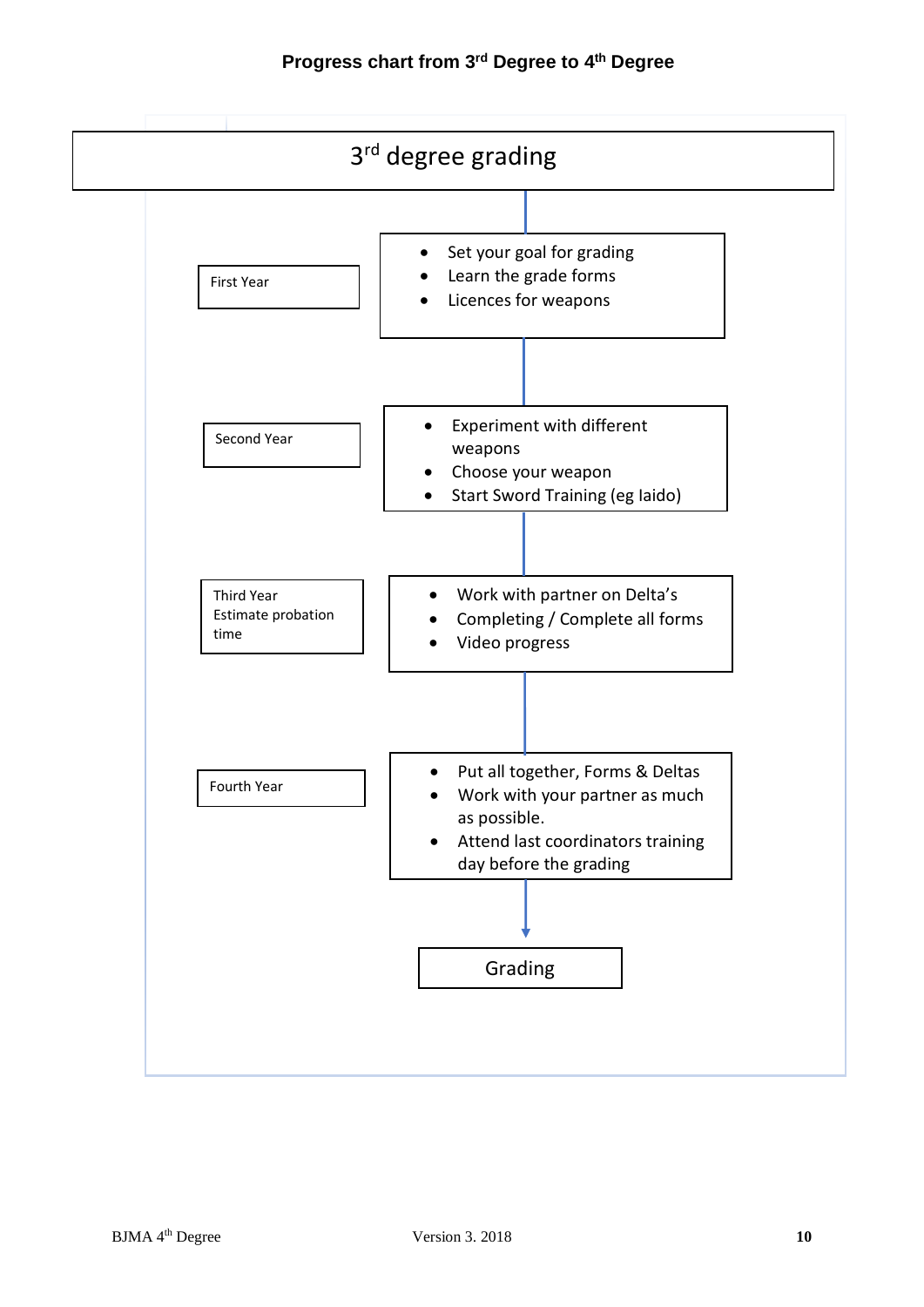## Grading Format

#### **Grading panel**



1/Line up together

Place weapons on the ground (behind the group)

G= Gradee. 1,2,3 = Helpers.

**2/ Gradee approach the starting line Ready for grade form and freeform (this is done on the timber floor in front of Mats)**

**At this point, all will bow on command**

**The coordinator will call out the grade Form first which will be done all together**

**Then free form will be called, the gradee will call the name of their form then begin.**





**3/ After grade form and free form you will be asked for your first weapon. Gradee then in turn retrieve first weapon and return to start line as diagram 2.**

**Coordinator will then call first weapon form to begin** 

**4/ On completion of 1st weapon form you will be told to move back to your group. Then walk onto the edge of the mats with your assistant ready for the coordinator to start your group (He will bow to you to start).**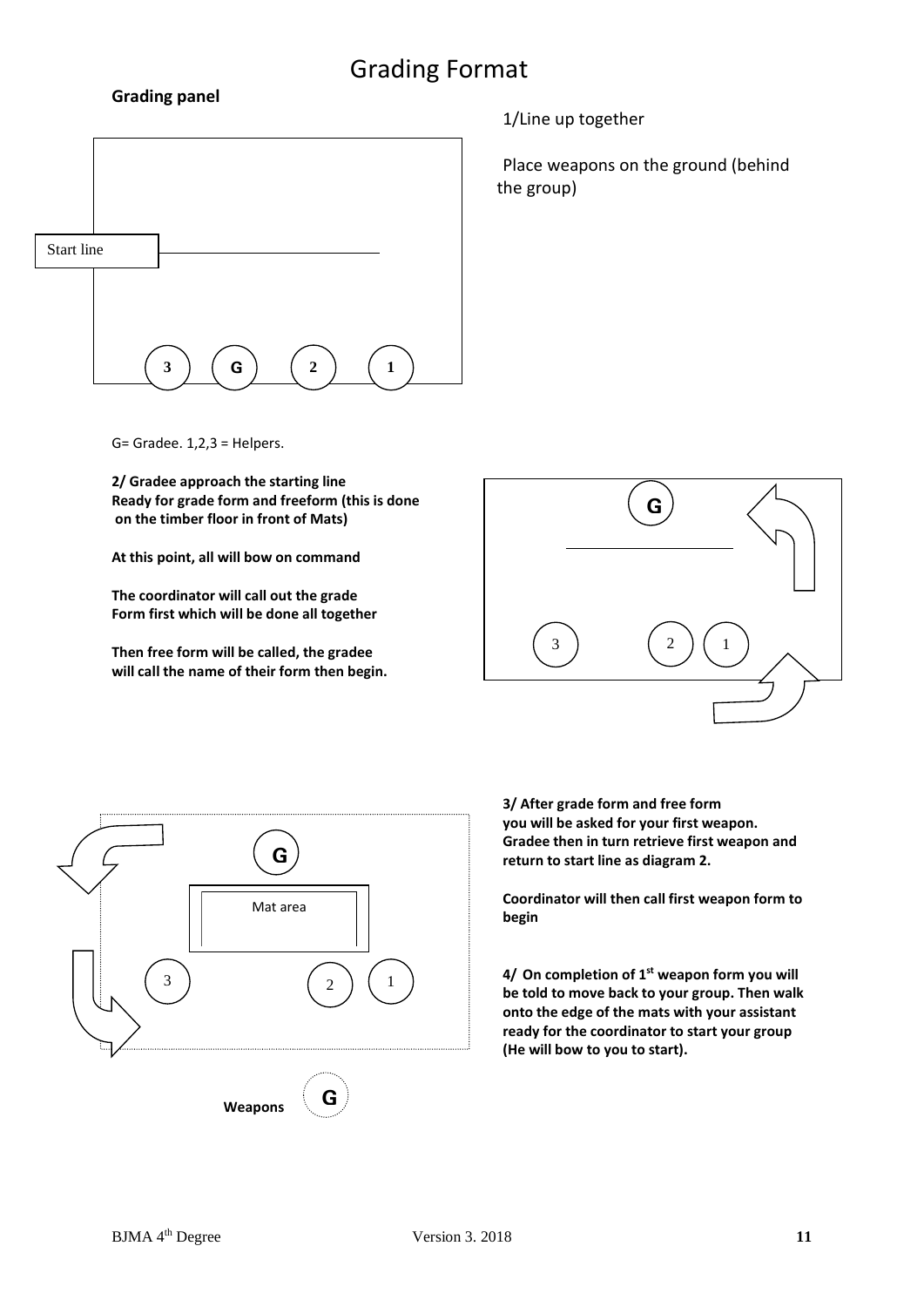

5. On completion of the delta Gradee announces "Up" all return to feet and back to where they have started. Then "Bow" is called.

The front two turn right then walk back 4 steps, on aligned with the gradee they too step back two steps. Number two steps to the right.

" Bow" is called once in a line.

6. Second weapon then be called, all return back to the front with their weapons. As diagram 3.

The format is then repeated.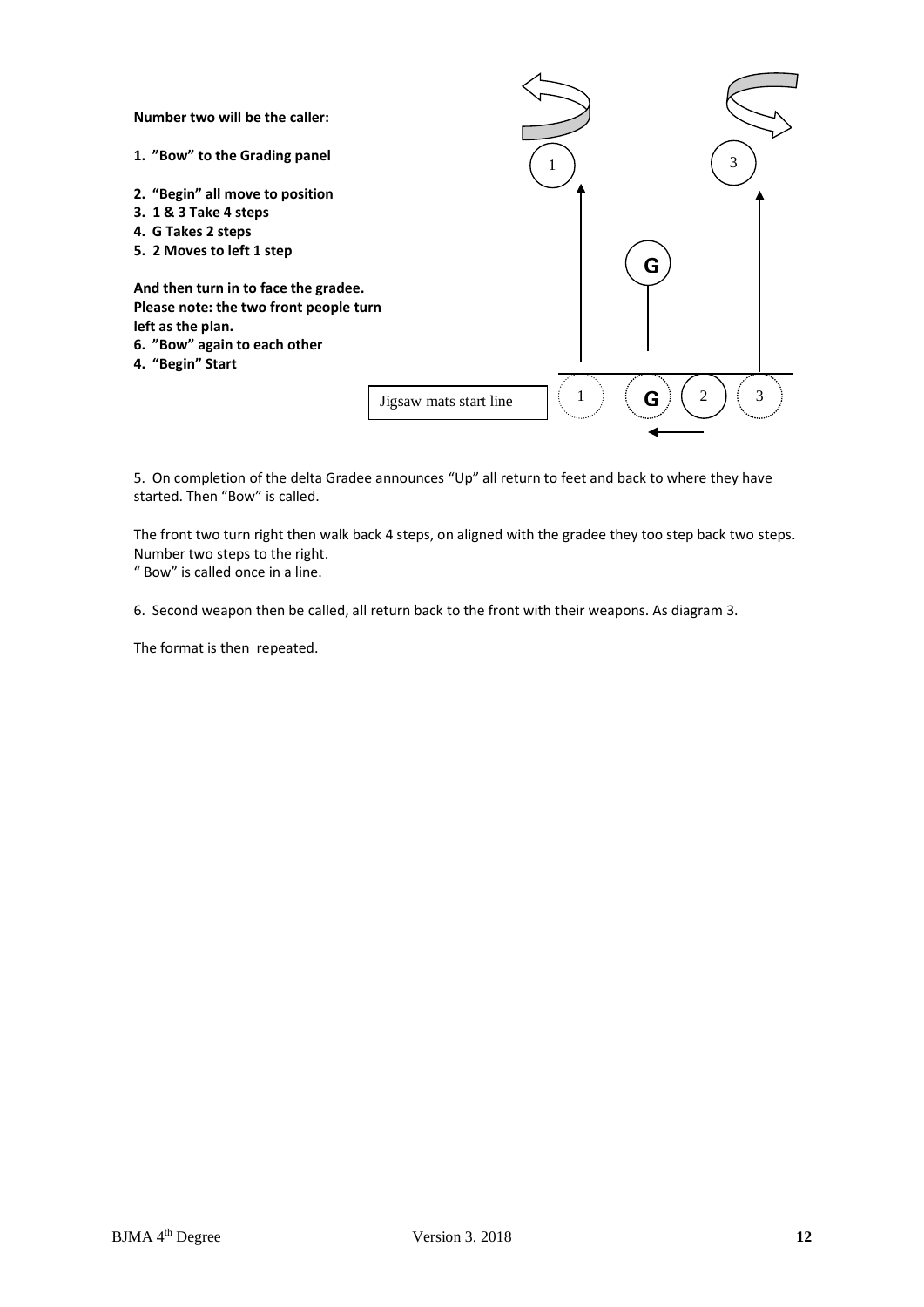## General Requirements

## Dress code:

All designated training days, grade uniform must be worn and all badges in the correct position.

List of clothing required

- Grade uniform
- White uniform( needed before grading)
- Hakama Black
- Sword belt for Hakama

Hakama is part of the everyday samurai dress code and also to keep the authentic and spiritual sense of the warriors the Hakama is always used when weapons are used. To determine the length of your Hakama tie at waist height and the bottom should not exceed the ankle.

## Grading Etiquette:

- **Gradee must wear white tops with black Hakama.**
- Assistants must be Black tops or grade uniform with club badge. Also, Black Hakama neatly pressed.
- Helpers/Assistants will need to remain focus and determined as they are being graded as part of the gradee.

## Weapons

The kinds of weapons that can be used are those that have been used in the past and to have a historical background.

One must understand and experience their chosen weapons and to be able to wield them comfortably and confidently.

The third delta (sword) is to demonstrated with the bokken and the assistant has the option like the other weapons.

When planning a grading choose your assistants weapons on their capability and agility.

### Can you legally possess or carry weapons?

This information is provided for all ZDK students who currently have in their possession martial arts weapons. Amendments to the *Control of Weapons Act & Regulations* determine who and what weapons may be legally possessed carried and/or used. Simply relying on the fact, we are martial artists will not provide an adequate defence if one is detected in possession of certain weapons.

### **Categories**

The *Control of Weapons Act* places weapons into various categories. Some of the categories effect martial artists in that they determine what can be legally possessed and what are strictly outlawed by the legislation.